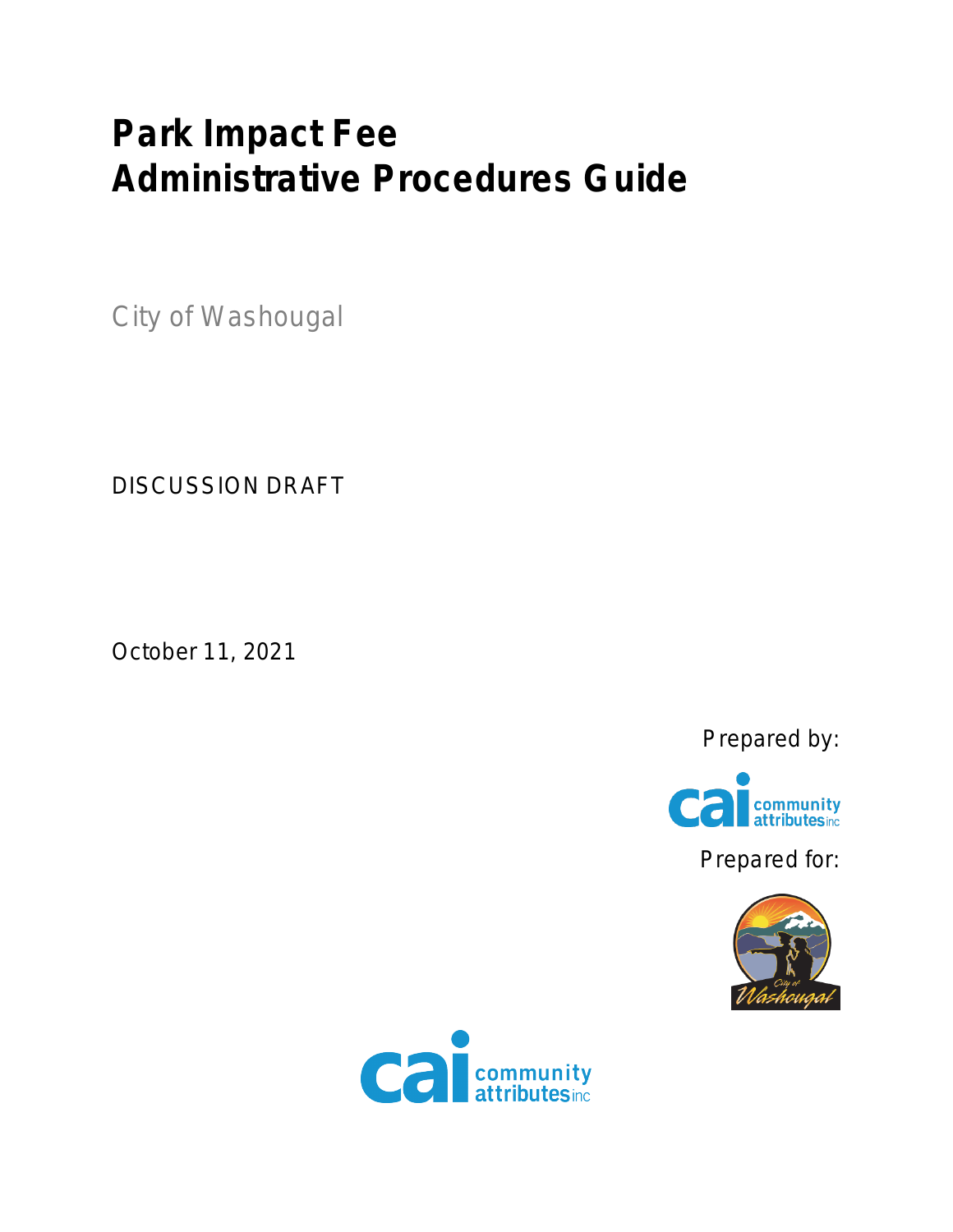*Community Attributes Inc. tells data-rich stories about communities that are important to decision makers.*

> **President & CEO** Chris Mefford

**Analysts** Michaela Jellicoe

Community Attributes Inc. 500 Union Street, Suite 200 Seattle, Washington 98101

www.communityattributes.com

## **CONTENTS**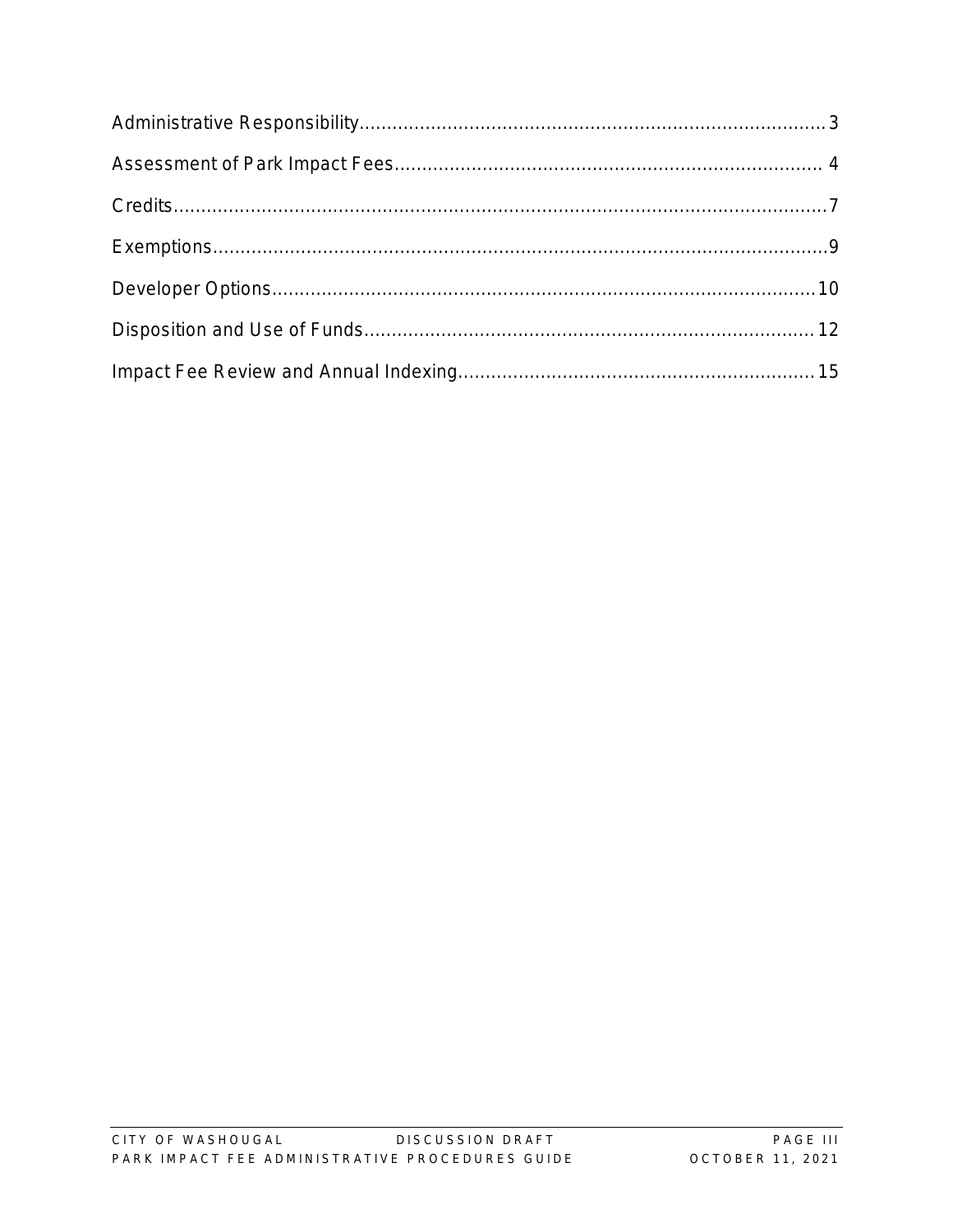*This page was intentionally left blank.*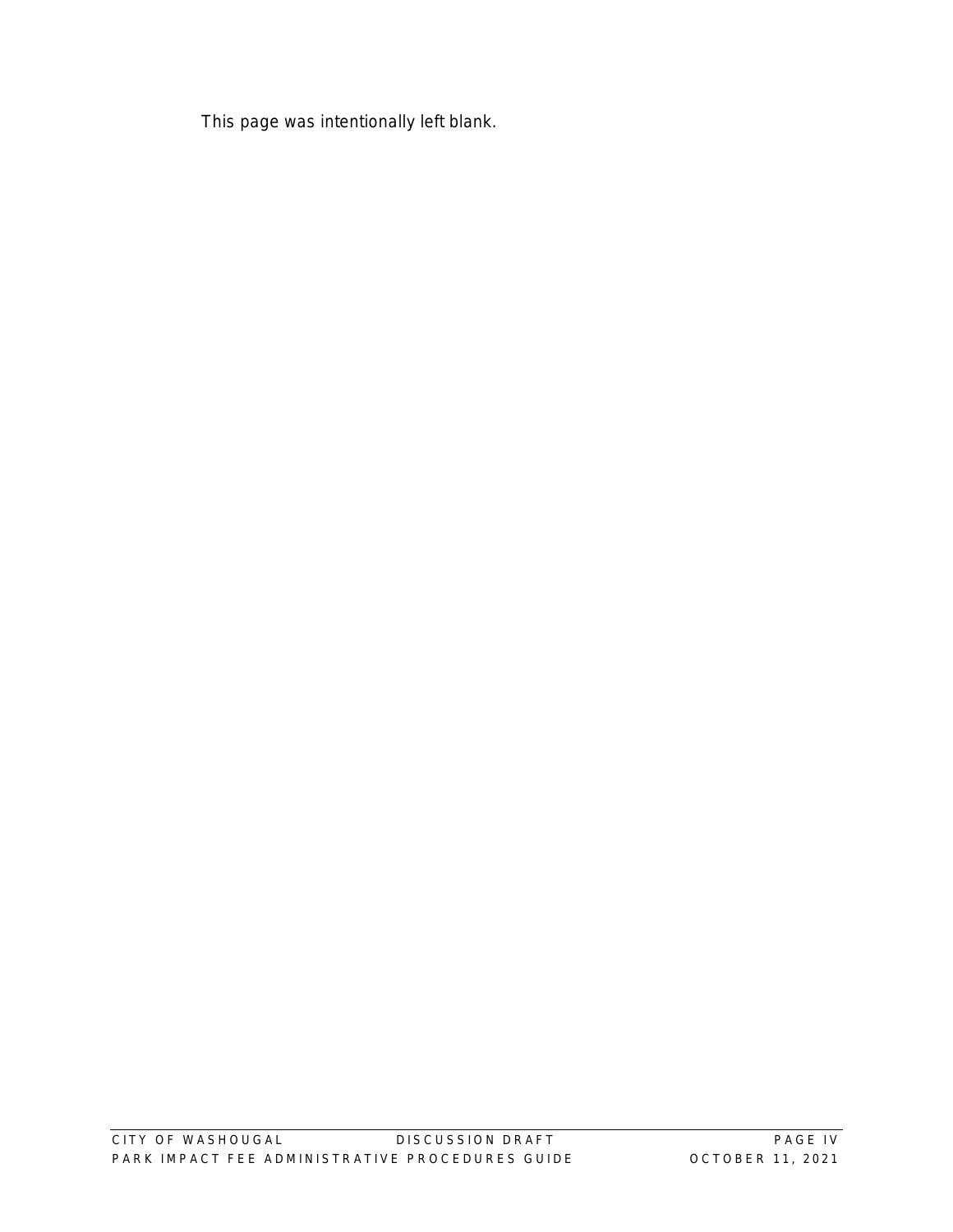# <span id="page-4-0"></span>INTRODUCTION

#### **Background and Purpose**

The City of Washougal first adopted the park impact fee program in 1995 and updated the rates and methodology in 2006. In conjunction with the update to the Comprehensive Park and Recreation Master Plan and the Capital Improvement Plan contained therein, the City of Washougal adopted the *Rate Study for Impact Fees for Parks, Open Space and Recreation Facilities,* dated April 19, 2021 and the accompanying ordinance on September 27, 2021 updating the City's park impact fee chapter of the municipal code.

This Administrative Procedures Guide is intended to serve as a supplementary resource to the City of Washougal for the administration of the park impact fee program. Throughout this report impact fee or impact fee program refers to the park impact fee and park impact fee program. This supplementary resource includes citations to the Revised Code of Washington and the City of Washougal Municipal Code to allow readers to review the exact language of the statutes and code.

## **Organization of this Report**

The remainder of this report is organized as follows:

- **Statutory Requirements for Impact Fees.** Broadly summarizes the statutory requirements applicable to the administration of park impact fees in Washington.
- **Administrative Responsibility.** Overview of City departments and offices responsible for the administration of the park impact fee program.
- **Assessment of Park Impact Fees.** Summarizes who pays impact fees, how impact fees are calculated and generally the collection of park impact fees.
- **Credits.** Discusses options for credits to developers and procedures for implementing those credits.
- **Exemptions.** Overview of exemptions to park impact fees as codified in the municipal code.
- **Developer Options.** Documents options available to developers including independent fee calculations, refunds and appeals.
- **Disposition and Use of Funds.** Discusses the disposition of impact fee funds, including accounting requirements and limitations on the use of funds.
- **Impact Fee Review and Annual Indexing.** Summarizes the process for impact fee review and annual indexing.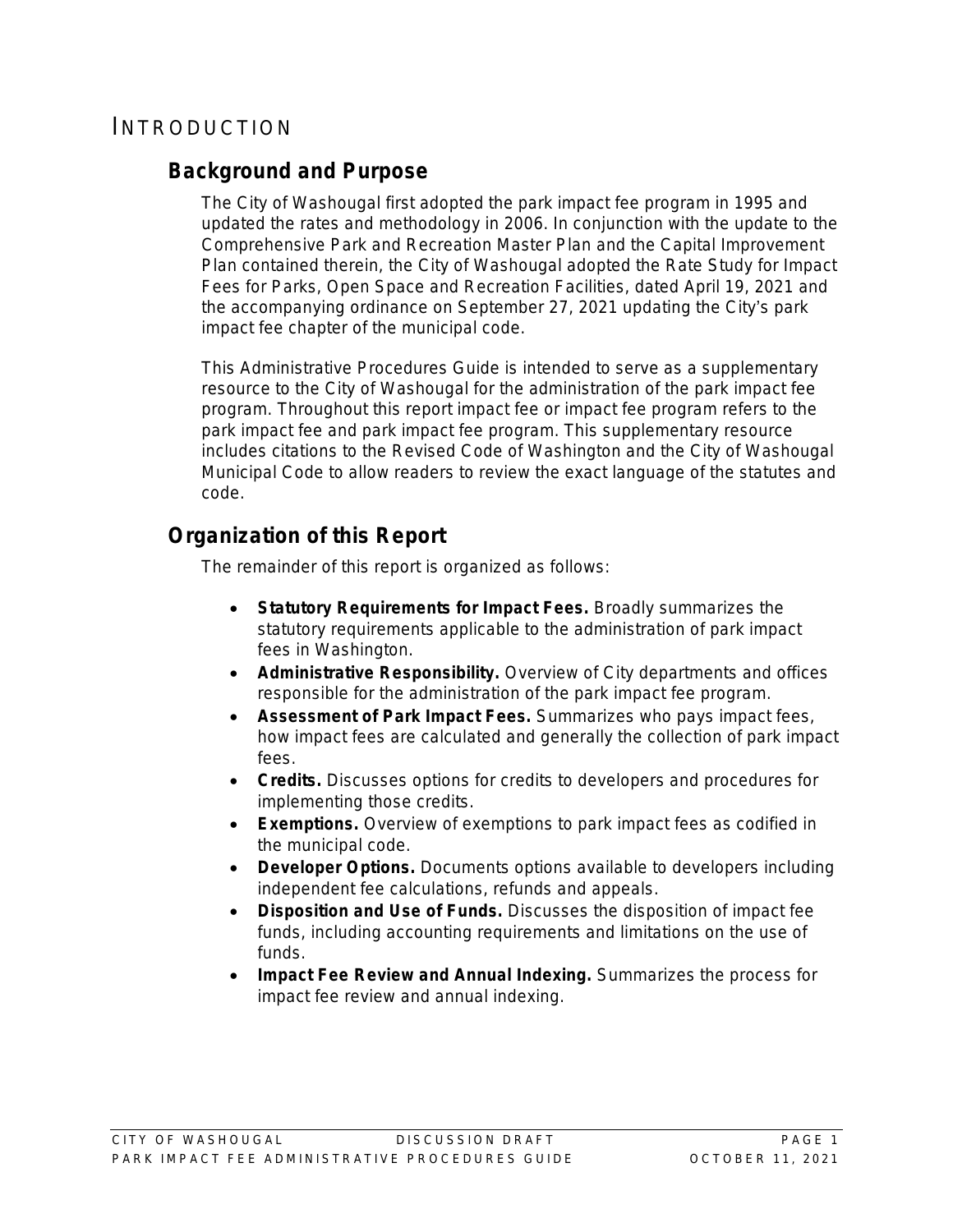## <span id="page-5-0"></span>STATUTORY REQUIREMENTS FOR IMPACT FEES

The Growth Management Act of 1990 (Chapter 17, Washington Laws, 1990, 1<sup>st</sup> Ex. Sess.) authorizes local governments in Washington to charge impact fees. RCW 82.02.050 – 82.02.110 contain the provisions of the Growth Management Act that authorize and describe the requirements for impact fees. Some of the statutory requirements are fulfilled in the calculation of the park impact fee, as documented in the *Rate Study for Impact Fees for Parks, Open Space and Recreation Facilities*, while others are fulfilled in through the administration of the park impact fee program.

The following summarizes the most significant requirements of the law applicable to the administration of the park impact fee program and includes citations to the Revised Code of Washington as an aid to readers who wish to review the exact language of the statutes.

# **Types of Improvements**

Impact fees can be spent on "system improvements" (which are typically outside the development), as opposed to "project improvements" (which are typically provided by the developer on-site within the development). *RCW 82.02.050 (4)(a) and RCW 82.02.090 (5) and (9)*

# **Reductions of Impact Fee Amounts**

Impact fee rates must be adjusted to account for other revenues that the development pays (if such payments are earmarked for or proratable to particular system improvements). *RCW 82.02.050 (1)(c) and (2) and RCW 82.02.060 (1)(b)*. Impact fees may be credited for the value of dedicated land, improvements or construction provided by the developer (if such facilities are in the adopted CFP as system improvements eligible for impact fees and are required as a condition of development approval). *RCW 82.02.060 (4)*

# **Exemptions from Impact Fees**

Local governments have the discretion to provide exemptions from impact fees for low-income housing and other "broad public purpose" development, but all such exempt fees must be paid from public funds (other than impact fee accounts). *RCW 82.02.060 (2) and (3)*

# **Developer Options**

Developers who are liable for impact fees can submit data and/or analysis to demonstrate that the impacts of the proposed development are less than the impacts calculated in this rate study. *RCW 82.02.060 (6)*. Developers can pay impact fees under protest and appeal impact fee calculations. *RCW 82.02.070 (4) and (5).* The developer can obtain a refund of the impact fees if the local government fails to expend or obligate the impact fee payments within ten years, or terminates the impact fee requirement, or the developer does not proceed with the development (and creates no impacts). *RCW 82.02.080*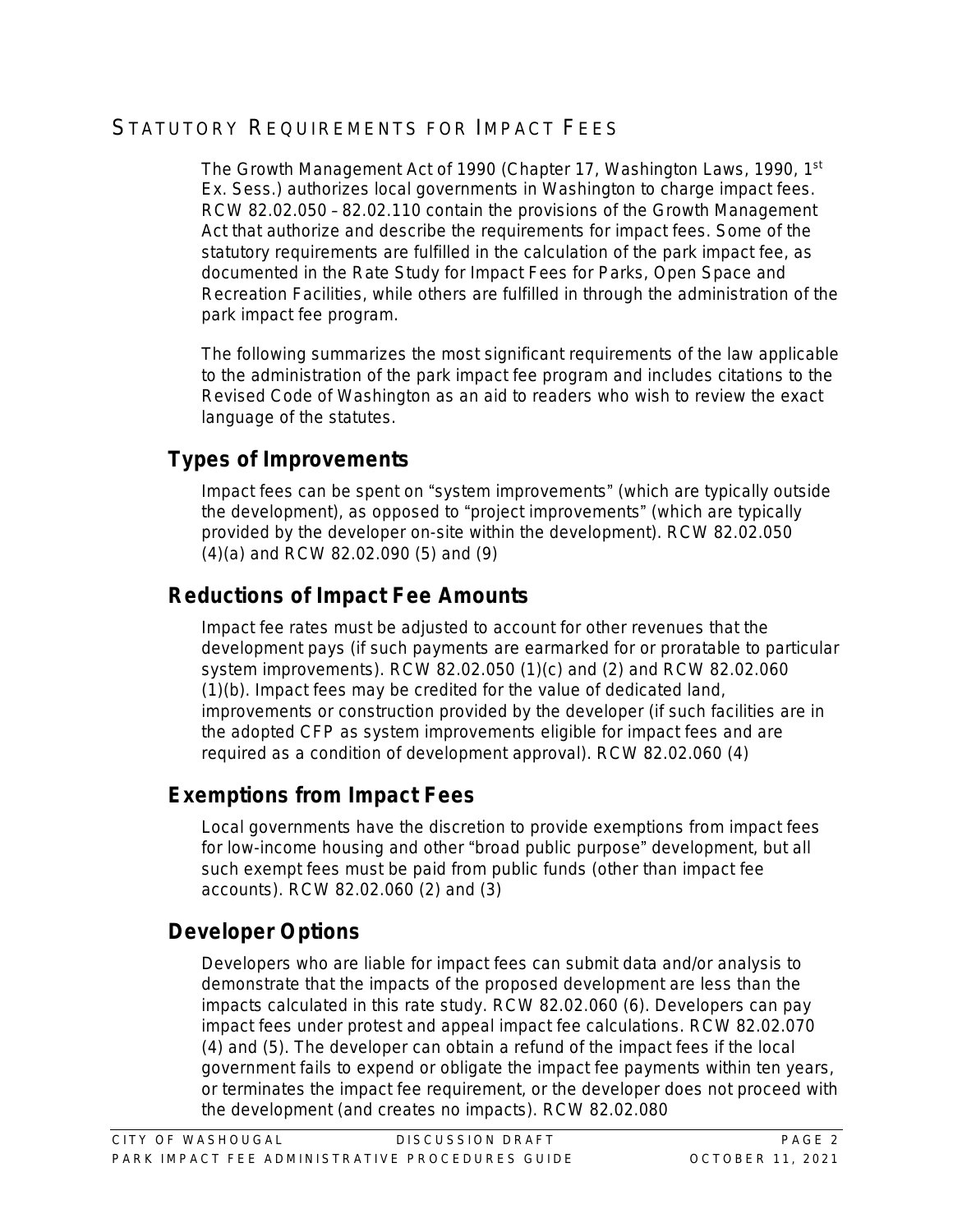## **Capital Facilities Plans**

Impact fees must be expended on public facilities in a capital facilities plan (CFP) element or used to reimburse the government for the unused capacity of existing facilities. The CFP must conform to the Growth Management Act of 1990 and must identify existing deficiencies in facility capacity for current development, capacity of existing facilities available for new development, and additional facility capacity needed for new development. *RCW 82.02.050 (5), RCW 82.02.060 (8) and RCW 82.02.070 (2)*

# **New Versus Existing Facilities**

Impact fees can be charged for new public facilities *(RCW 82.02.060 (1)(a))* and for the unused capacity of existing public facilities *(RCW 82.02.060 (8))* subject to the proportionate share limitation described above.

# **Accounting Requirements**

The local government must separate the impact fees from other monies, expend or obligate the money on CFP project within ten years, and prepare annual reports of collections and expenditures. *RCW 82.02.070 (1)-(3)*

## <span id="page-6-0"></span>ADMINISTRATIVE RESPONSIBILITY

Administration of park impact fees involves multiple departments at the City of Washougal.

The **Community Development Department** will administer the program and make decisions around park impact fees.

- The **Community Development Director** will make determinations on park impact fees, including
	- o Planning level review of park impact fees when required
	- o Credits
	- o Exemptions
	- o Deferrals
	- o Independent fee calculations
- The **Building Department** calculates the impact fees during the permitting process, unless a planning level review is required. The permitting and fee system used by the system provides the current rates and automatically calculates the park impact fees.
- The Community Development Department, with support from the **Parks Department,** will make determinations on the expenditure of park impact fees to ensure conformance with the requirements of Washington state law.

The **Finance Department** is responsible for annual reporting as well as updating the park impact fee rates within the City's permitting and fee system.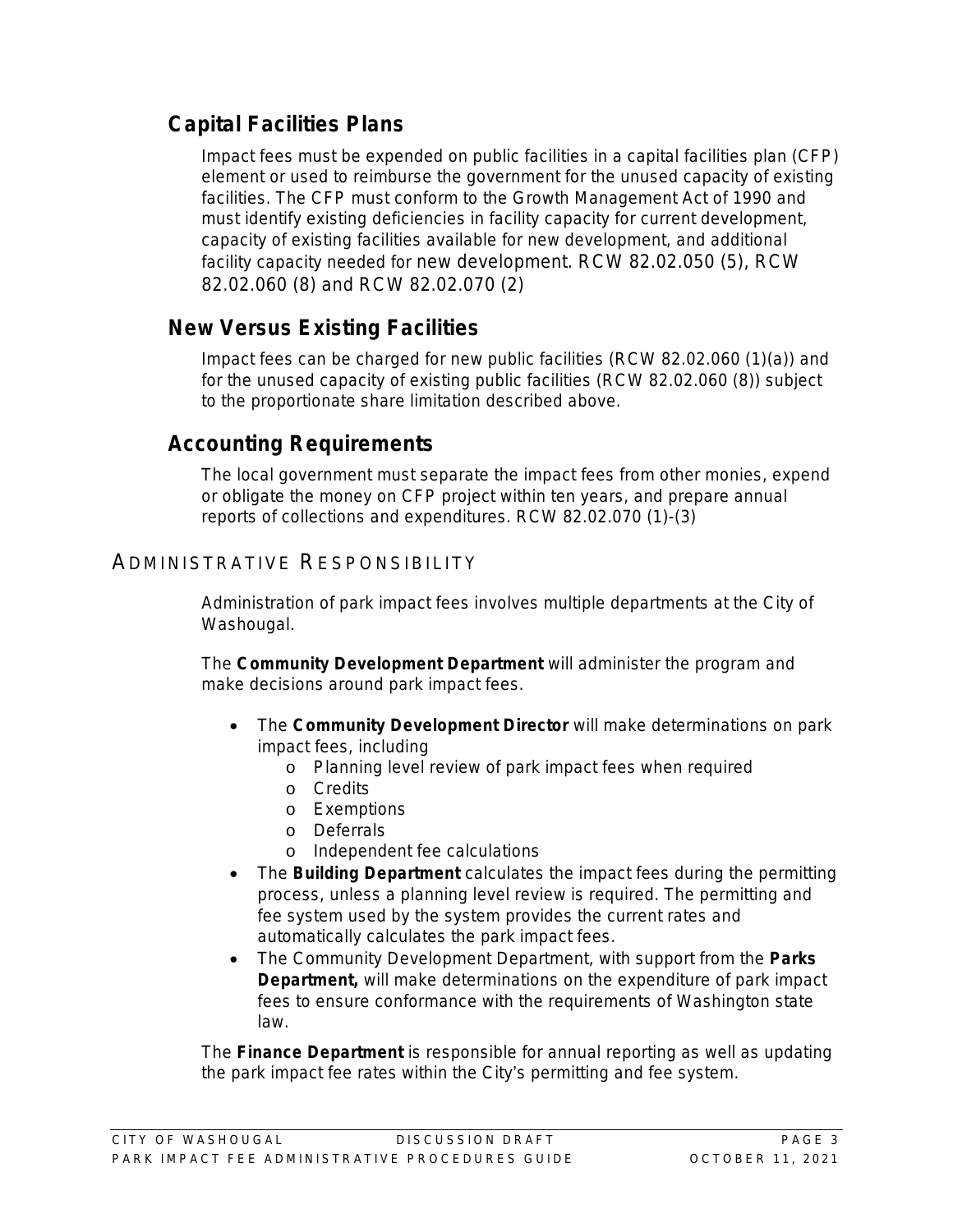- *RCW 82.02.070 (1)* requires both that impact fees be deposited in separate accounts and annual reporting. The Finance Department prepares annual reports on the park impact fee account.
- The Finance Department is also responsible for updating annually the City's permitting and fee system (Intergov), which contains the current park impact fee rates. The annual indexing of the fee requires annual updates to the City's system.

Other departments and offices will provide support, data, information and other services as needed on the request of the Community Development Director. This other departments may include **Public Works**, including the Parks Department.

All legal matters regarding the administration of the park impact fee program and ordinances will be referred to the **City Attorney**.

## <span id="page-7-0"></span>ASSESSMENT OF PARK IMPACT FEES

## **Feepayer**

Any applicant seeking a residential building permit is required to pay a park impact fee. *Washougal Municipal Code (WMC) 15.62.050 (1)* This includes applicants for new residential development and the expansion of existing residential development the increases the number of dwelling units. This also includes residential units within mixed use development.

Exemptions, as outlined in subsequent sections of this manual, as well as *WMC 15.62.110.*

# **Determination of Fee**

The amount of the park impact fee is determined based on the park impact fee schedule in *WMC 15.62.140*, unless the following are applicable:

- The applicant qualifies for exemptions as documented in *WMC 15.62.110*
- The applicant requests a credit based on the value of dedicated land, improvements or construction provided (*WMC 15.62.060*)
- The applicant requests an independent fee calculation (*WMC 15.62.130*).

Unless one of the conditions above is applicable, the park impact fee is determined based on the fee schedule documented in *WMC 15.62.140,* through 2023. Thereafter, the park impact fee will be based on the park impact fee schedule after the annual automatic fee increase, beginning January 1, 2024.

The City of Washougal park impact fee schedule outlines per dwelling unit park impact rates, one for single family residential units and one for multi-family dwelling units. *WMC 15.62.140* contains the per dwelling unit rate schedule.

#### **Exhibit 1. WMC Park Impact Fee Schedule**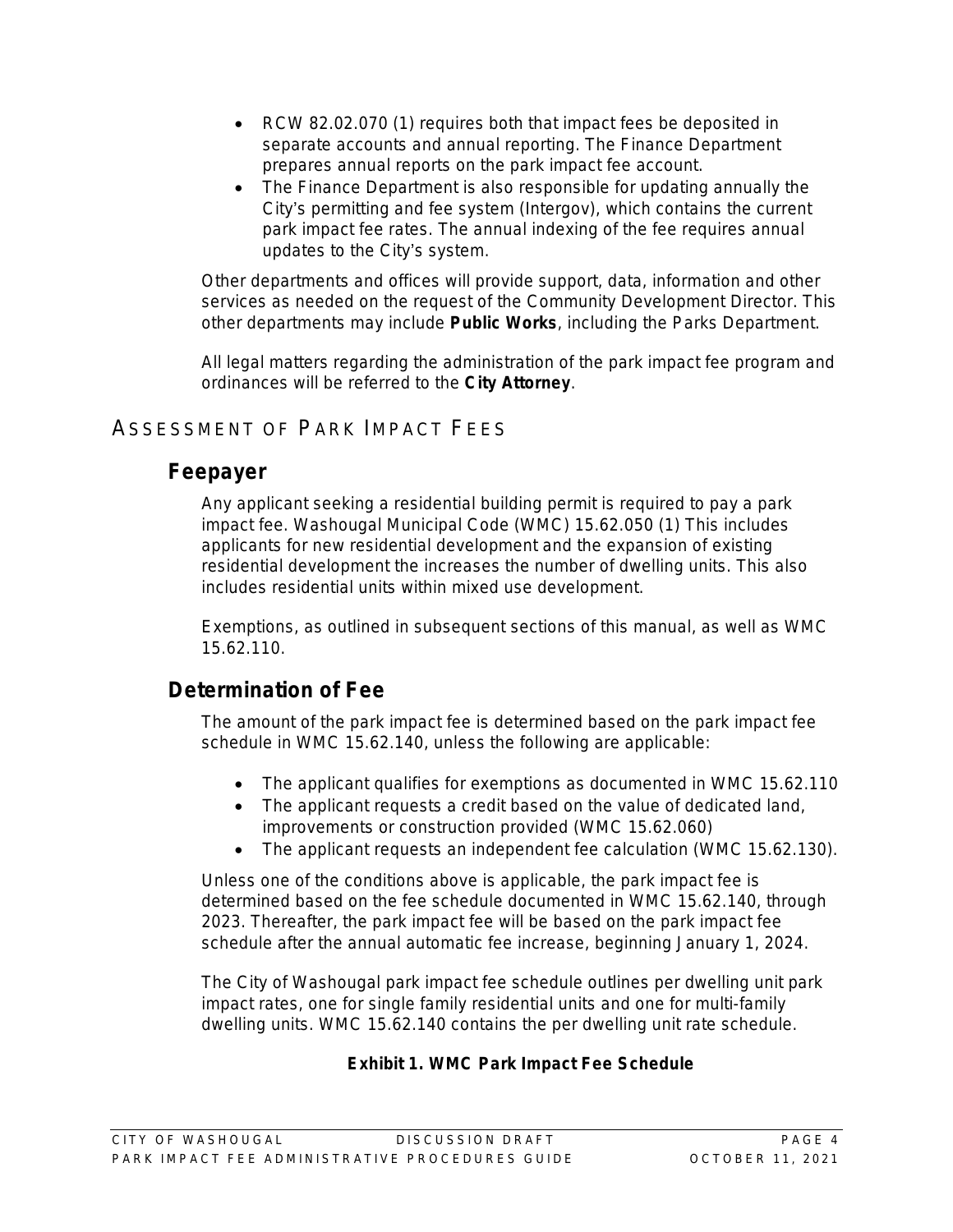| <b>Type of Land</b><br>Use | Impact<br>Fee 2021 | Impact<br>Fee 2022 | Impact<br>Fee 2023 | <b>Per Unit</b>          |
|----------------------------|--------------------|--------------------|--------------------|--------------------------|
| Single Family              | \$3,490.66         | \$4,977.43         |                    | \$6,464.19 Dwelling Unit |
| Multifamily                | \$2,529.85         | \$3,607.37         |                    | \$4,684.90 Dwelling Unit |

*Sources: WMC 15.62.140.*

The park impact fee for each applicant is calculated as follows:

For example: The fee for a multifamily apartment with 20 units will be calculated as follows in 2021.

The calculation example above is the same if the application is for a mixed -used development including 20 multifamily residential units.

Single family dwelling units are defined as "single family attached units as well as mobile homes and each unit of a duplex." *WMC 15.62.020 (17)* Multifamily dwelling units are defined as "detached or attached building containing three or more dwelling units. For impact fee calculations this will include triplexes, fourplexes, apartments, townhouse and accessory dwelling units." *WMC 15.62.020 (13)*

The same procedure is applied for all applicable residential building permit applications. If the applicant qualifies for an exemption, requests a credit, or submits an independent fee calculation, the Community Development Director will determine the amount of the fee. Other departments will provide assistance in the determination of the fee amount, as needed.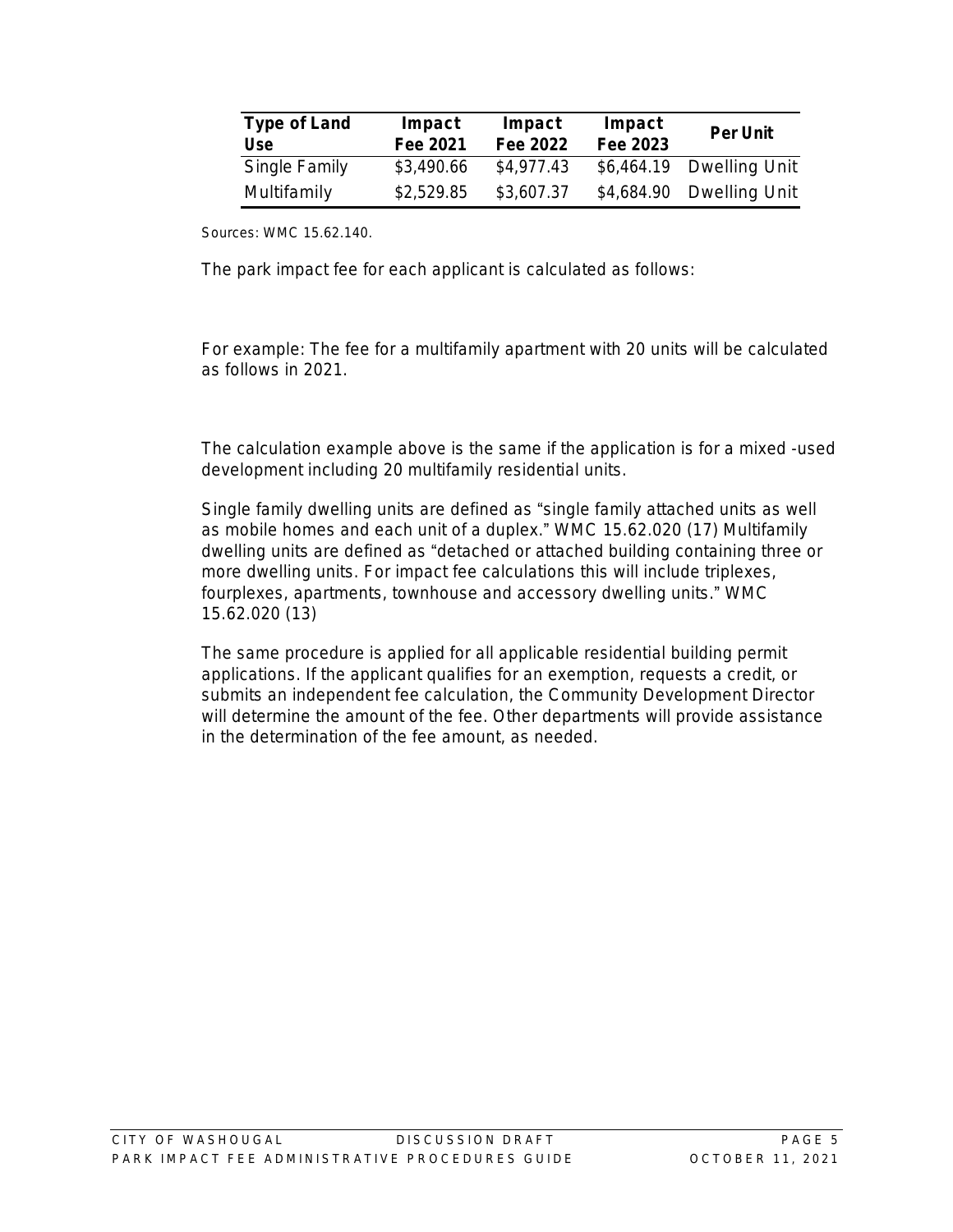# **Timing and Payment of Fee**

Impact fees are assessed at the time a complete building permit application is submitted for each unit in the development. According to *WMC 15.62.050 (2)* a completed building permit application is an application that complies with zoning ordinances and building codes.

The park impact fee is collected at the time the building permit is issued. *WMC 15.62.050 (2)* Exceptions to this are as follows, documented in *WMC 15.62.050 (2)*:

- For applicants that are approved through the deferral program, fees are collected at the time approved
- For manufactured homes and associated parks, impact fees are collected at the time of site plan approval

The City will not issue the building permit unless the park impact fee has been paid, unless specifically exempt. *WMC 15.62.050 (3)* As required by *RCW 82.02.070 (4)* and documented in *WMC 15.62.070* the feepayer may pay impact fees under protest in order to obtain the required building permit.

# **Impact Fee Deferral**

The City of Washougal has a deferral program which allows for the required park impact fees to be deferred and paid at a later date, as required by Washington State Law. To date, the City of Washougal has had no applicants use the deferral program.

According to *RCW 82.02.050 (3)* the deferral program must include the following:

- Applies to single family attached and detached residential construction.
- Allows deferral of impact fee payments for the first 20, at minimum, single family residential dwelling building permits within the City each year.
- Allows deferral of the payment of required impact fees until:
	- o Final inspection
	- o Certificate of occupancy; or
	- o Time of closing of the first sale of the property after the issuance of the applicable building permit.
- The term of deferral may not exceed 18 months after the building permit is issued.
- The City may withhold the above certifications until the required impact fees have been paid.
- The amount of the impact fee is determined based on the impact fee rates in effect at the time of the deferral application.
- An applicant seeking deferral must grant and record a lien against the property in the amount of the deferred park impact fee, meeting the requirements of *RCW 82.02.050 (3)(c).*
- If the applicant does not pay the deferred park impact fees, the City may institute foreclosure proceedings.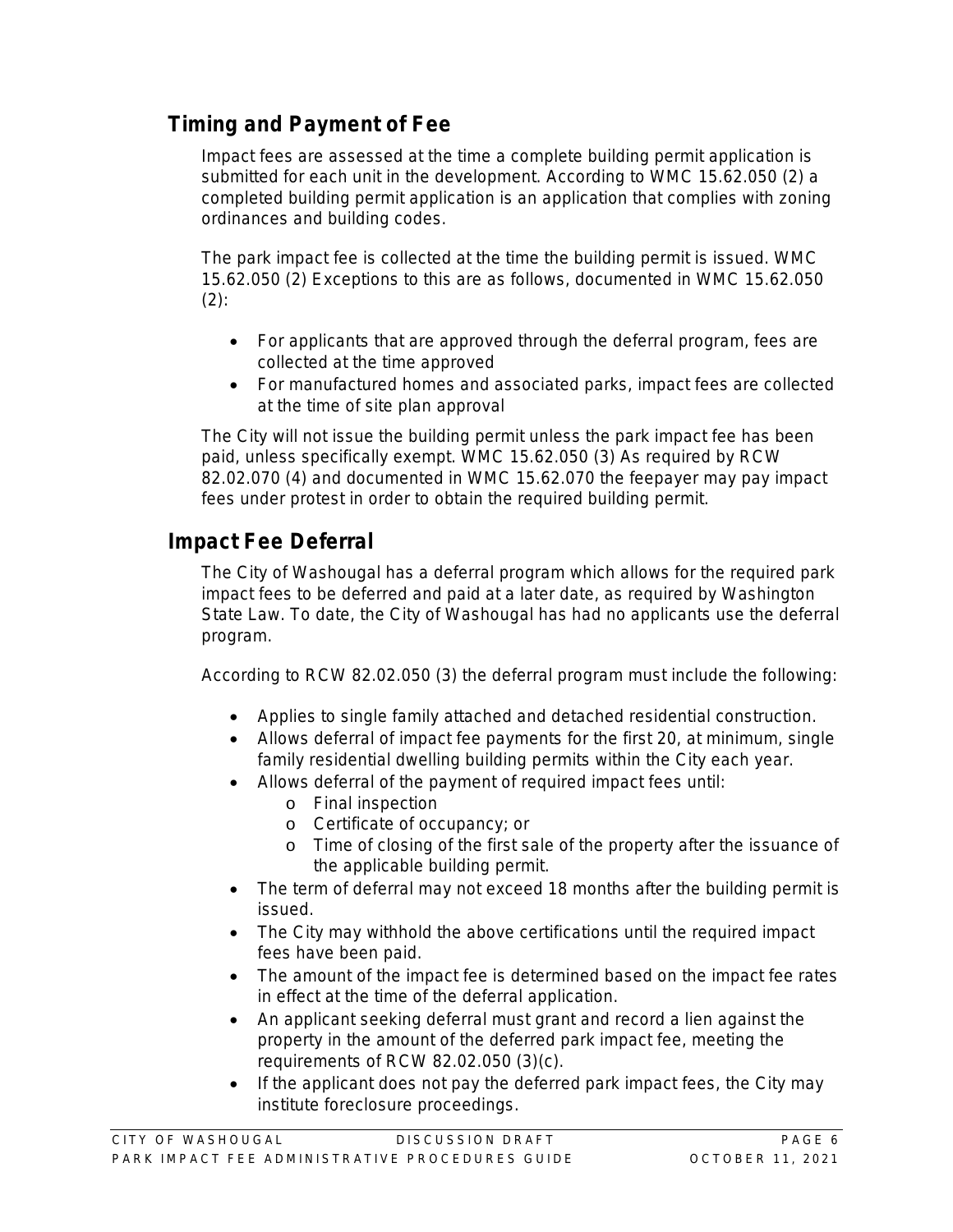- Once the deferred impact fees are paid, the City must execute a release of the lien, to be recorded by the property owner.
- The City may require an administrative fee for the implementation of the deferral program.

According to *RCW 82.02.050 (3)(i)* the City must provide requested data, materials and assistance regarding the impact fee deferral program to the Department of Commerce and the Joint Legislative Audit and Review Committee.

### <span id="page-10-0"></span>**CREDITS**

The City of Washougal allows feepayers to request a credit, as required by *RCW 82.02.060 (4).* In compliance with the requirements of the RCW, *WMC 15.62.060* allows feepayers to request a credit for the value of dedicated land, improvements, or construction that serve the goals and objectives of the capital facilities plan. *WMC 15.62.060* outlines the following steps in determining credits toward park impact fees:

- The City first determines the suitability of the land, improvements or construction for the City's purposes.
- Then, the City determines if the land, improvements or construction are included within the adopted capital facilities plan, or the City Council may make a determination that the land, improvements or construction would serve the goals and objectives of the capital facilities plan.
	- o The City will make a determination on the suitability of the land, improvements or construction.
	- o They City may decline to allow a credit or may make an alternative determination.
	- o The City will document the alternative determination and rationale in writing.
- If the City determines to award a credit, the feepayer will supply an independent appraisal of the land, improvements or construction, documenting the fair market value of the dedicated land, improvements or construction based on objective standards.
- The amount credited will be applied to the park impact fee amount for the particular development.
	- o If the credit is less than the total required park impact fee amount, the feepayer will be responsible for the difference.
	- o If the credit exceeds the value of the park impact fee required, the City is not liable to the feepayer for the difference.

The process for reviewing and determining credits as documented in the Washougal Municipal Code is typical among cities implementing a park impact fee program. Some other cities outline additional specificity in the application and determination of credits. Selected specific credit processes are outlined below for reference.

The City of Ridgefield (*RMC 18.07.150*) specifies that: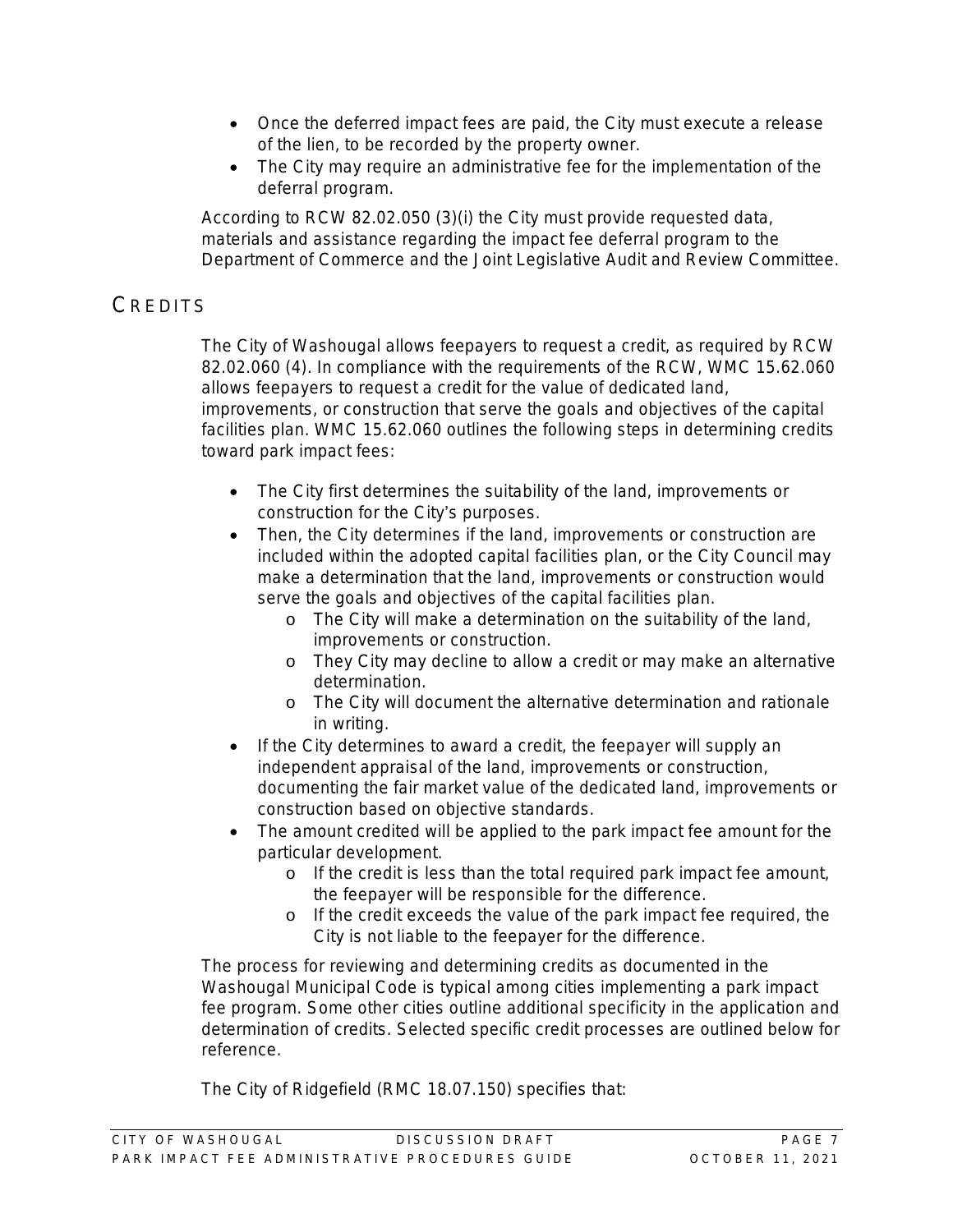- The amount of the credit must be determined before the recording of a final plat for subdivision, recording of short plat, issuance of building permit, or on-site plan approval, whichever is first.
- The Director will issue a document with the value of the credit, the date of issuance, the date of credit expiration, the reason for the credit, and the legal description of the land or improvements for which the credit is issued.
- The applicant must sign, date and return the document recording the credit within 60 days.

The City of Camas (*CMC 3.88.140*) includes language requiring the following:

- The amount of the credit will be the amount assigned to the land or improvement in the CFP. If only a portion of the land or improvement is dedicated, then the amount of the credit will be prorated.
- Credits are granted after the improvements have been designed engineered or constructed, or the land has been dedicated and accepted by the city council.
- If impact fees are due prior to the issuance of credits, the applicant may apply to the Director for a deferral of impact fees.
- The applicant may also request that the city council review the Director's determination.

Other specifications required in various cities park impact fee credits program include:

- Independent appraisals must be submitted by appraisers acceptable to the city or independent appraisals must be submitted by appraisers with an MAI or SRA designation from the Appraisal Institute.
- Application for credits must by made no later than the time of permit application.
- The amount of credit, as determined by the Director, must be made prior to the issuance of a building permit or final plat or site plan approval, whichever is first.
- Requirement of security if credits are provided before the eligible improvement is completed.
- Appeals to the Director's determination must be submitted no later than 10 days after the official determination.

# <span id="page-11-0"></span>EXEMPTIONS

*RCW 82.02.060 (2)* and *(3)* allow jurisdictions charging impact fees to "provide an exemption for low-income housing, and other development activities with broad public purposes" as long as the value of exempted impact fees are "paid from public funds other than impact fee accounts."

*RCW 82.02.060 (3)* sets certain rules for low-income housing exemptions: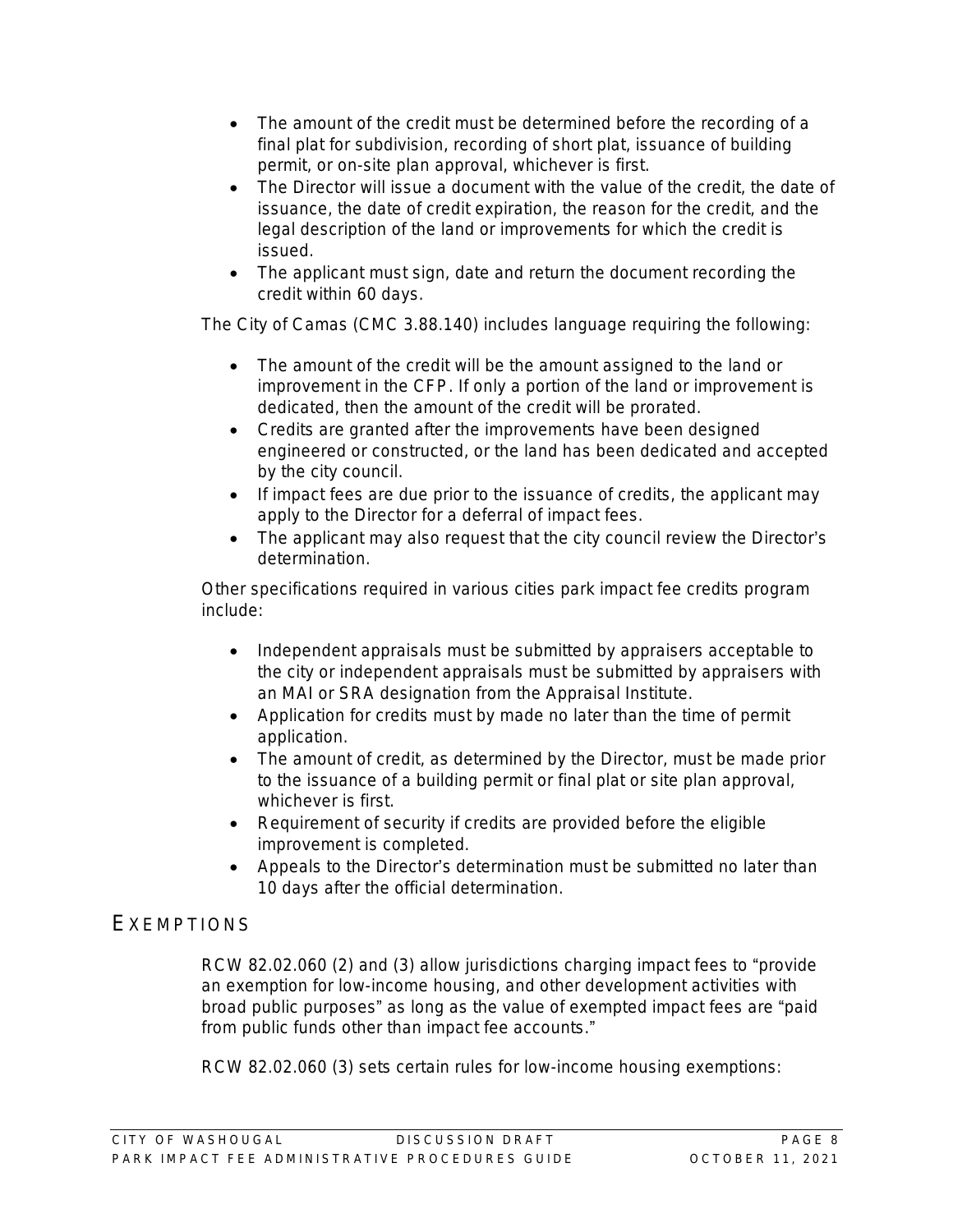- For exemptions of up to 80% of the impact fee, there is no requirement to pay the exempted portion of the fee from other public funds.
- For exemptions greater than 80%, the remaining percentage above 80% must be paid from other public funds.
- Exemptions must be conditioned on requiring a developer to record a covenant that prohibits the property from being used for anything other than low-income housing.
- The covenant must:
	- o Address price restrictions and household income limits.
	- o If the property is converted to a use other than low-income housing, the property owner must pay the impact fees applicable at the time of conversion.
	- o Be recorded with the applicable recording officer.
- Jurisdictions granting exemptions for low-income housing cannot increase impact fees unrelated to the exemption to collect revenue lost through the exemption.

The City of Washougal municipal code provides for the following exemptions, as documented in *WMC 15.62.110*.

- Replacement of an existing structure with a new structure of the same size within 12 months of demolition of the existing structure. Longer time periods may be allowed upon approval of the Director.
- Alteration, expansion, remodeling or rehabilitation of an existing dwelling as long as no additional dwelling units are added and the use is not changed.
- ADUs that do not create an impact on park facilities.
- Various improvements, such as fences, walls, swimming pools and signs.
- Demolition or moving of an existing structure within the City.
- Housing exclusively for the use of persons 62 years and older, which is ensured by covenant.
- Low-income housing developed by individuals, non-profits, or housing authorities, which are granted at the discretion of City staff, and may be granted subject to:
	- o "Fiscal impact analysis of the effect of the exemption upon the lowincome household in the public sector,
	- o Adequate documentation that the housing meets appropriate standards regarding household income, rent levels, sale prices, locations and number of units, and
	- o Adequate documentation that the housing will remain available to low-income households for a suitable time period."
- Housing that does not qualify as low-income, but which will be owned and occupied by or leased to low-income persons. The exemption may be a total or partial exemption. Any exemption is subject to:
	- o Provision for the impact fees to be paid from other public funds,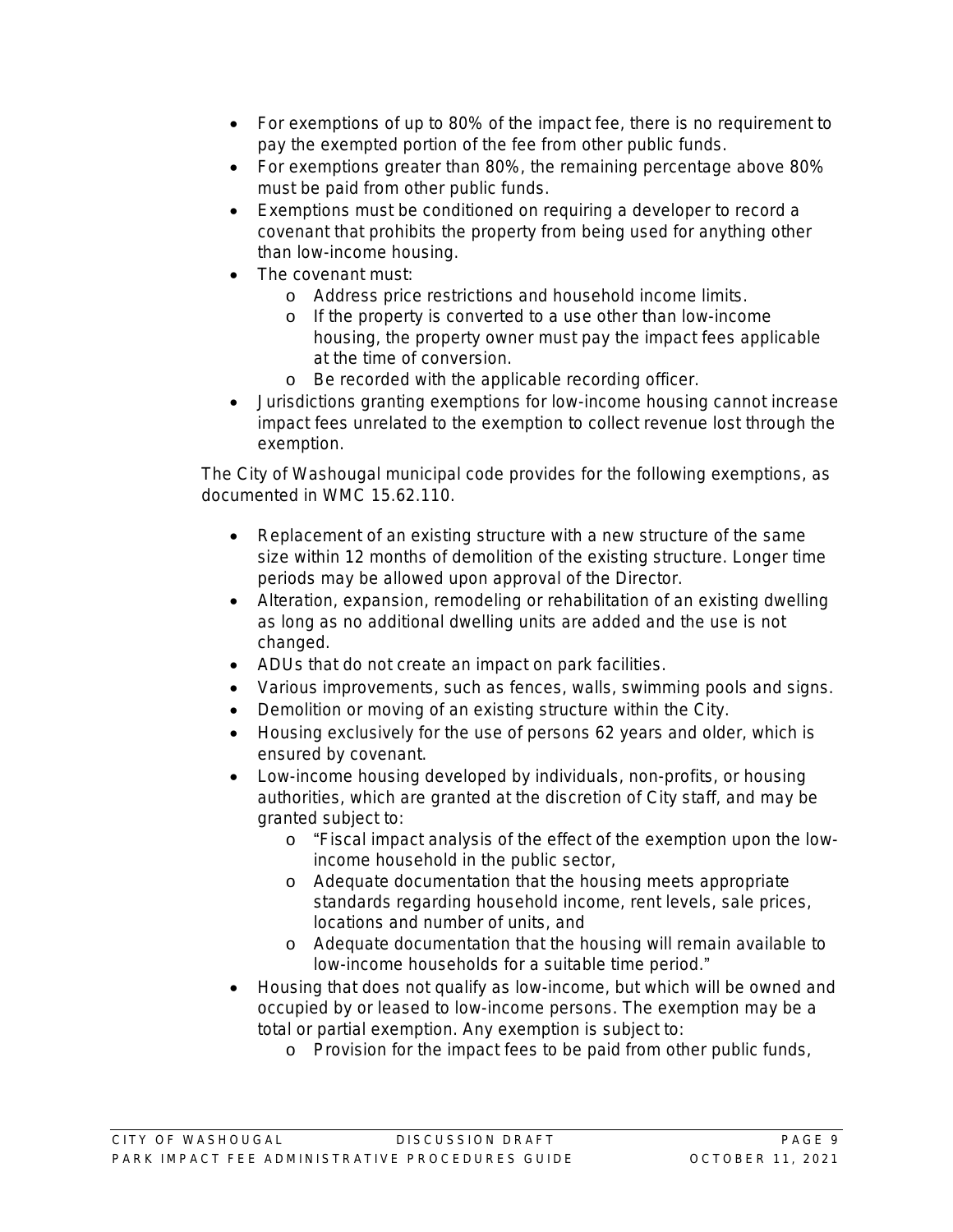- o Adequate documentation that the housing meets standards for household income, rent levels, sales price, location and number of units,
- o Adequate documentation that the housing will remain exclusively available to low-income households at affordable rents for a minimum of 15 years, in the case of rental units, and
- o Adequate documentation that the housing will only be sold or leased at affordable rates to low-income households for 10 years, in the case of owner occupied units, and
- o Adequate documentation that the owner will pay the impact fee plus interest that was exempt if the property is no longer used for low-income housing during the required period.

*WMC 15.62.110 (9)* allows developers to submit an application, supported by studies and data, for a reduction or elimination of the impact fee under unusual circumstances or specific cases.

The amount of exempted impact fees will be calculated and paid for with public funds, which may be made by including the amount in the public share of the applicable system improvements. (*WMC 15.62.110 (10))*

# <span id="page-13-0"></span>DEVELOPER OPTIONS

Washington State Law requires that jurisdictions provide developers with options to submit an independent fee calculation, receive a refund for unused impact fees, and appeal impact fee determinations.

# **Independent Fee Calculation**

Developers may submit independent calculations for impact fees on a particular development, providing studies and data supporting the adjustment of the fee. (*RCW 82.02.070 (6))*

The City of Washougal requires the following for an independent fee calculation submitted by a developer, as documented in *WMC 15.62.130*:

- The applicant, or developer, may submit an independent fee calculation. The independent calculation will be paid for by the applicant.
- An applicant submitting an independent fee calculation will pay a fee to the City of Washougal to cover the cost of reviewing the independent study.
- The applicant can request that the building permit be issued before an independent fee calculation is complete. In this case, the applicant must pay the impact fee based on the rate schedule. If the City accepts the independent fee calculation's finding and the impact fees collected exceed the amount determined in the independent calculation, then the applicant may be due a refund.
- The Director is not required to accept the independent fee calculation, if the Director deems it inaccurate or unreliable.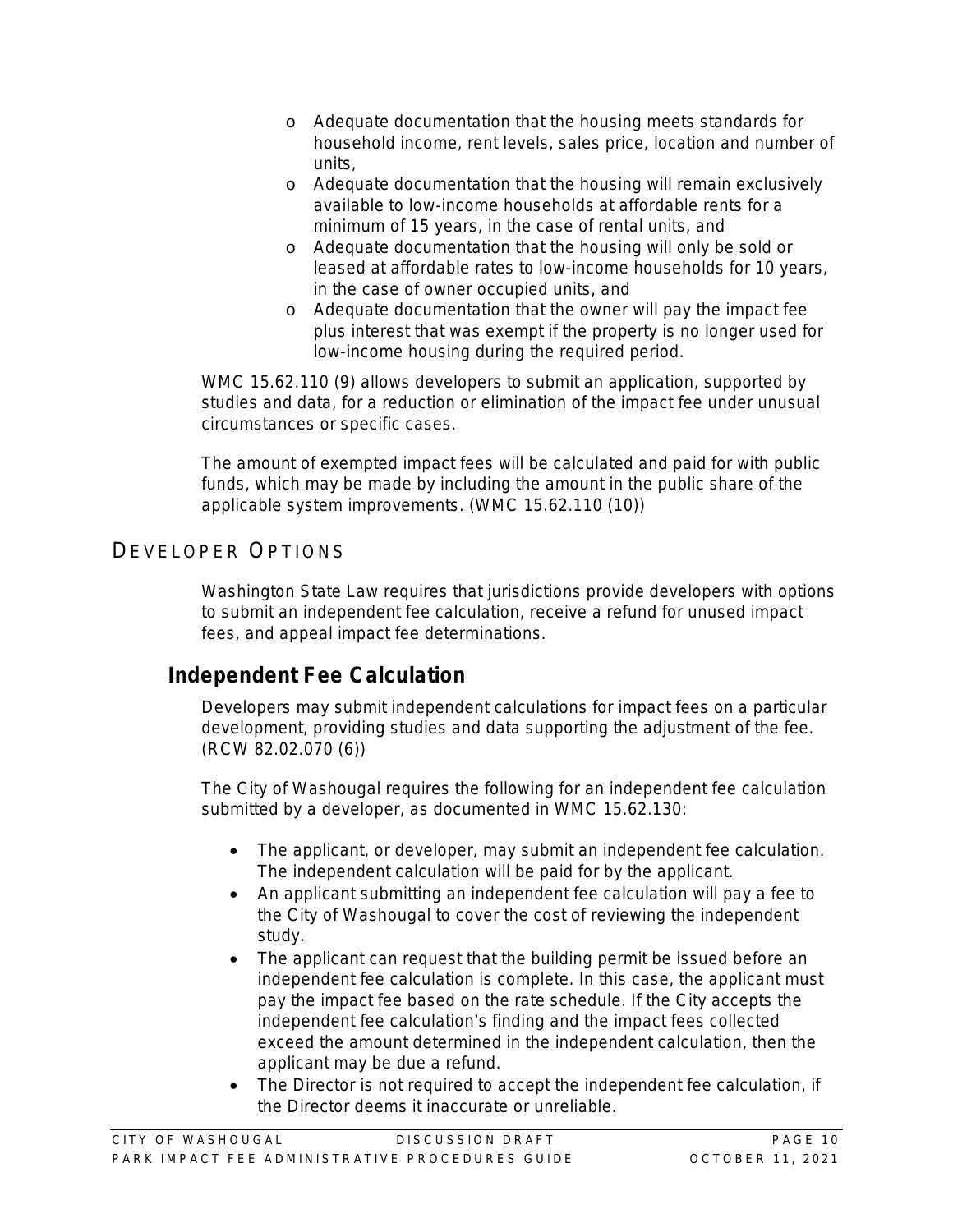- The Director may also modify or deny the request or ask the applicant to provide additional documentation.
- The Director will consider the independent fee study and may adjust the impact fee on a case-by-case basis.

## **Refunds**

Owners of property on which impact fees have been paid, may receive a refund of impact fees under specific circumstances, as required by *RCW 82.02.070 (3)(a)* and *82.02.080*.

The current owner of a property on which impact fees were paid, may receive a refund if the City does not spend or encumber the impact fees within 10 years of when the fees were paid. Impact fees are spent or encumbered on a first in, first out basis. (*RCW 82.02.070 (3)(a), RCW 82.02.080 (1), and WMC 15.62.080*)

The following process is used to issue refunds (*RCW 82.02.080 (1)* and *WMC 15.62.080*):

- The City will notify potential recipients of refunds by first-class mail with the United States Postal Service at their last known address of the potential refund.
- The recipient must submit a written request for the refund of impact fees within one year of the notice is given or the date of the right to claim the refund.
- Refunds given will include interest earned on the impact fees.
- Refunds that are unclaimed within the one-year period will be retained by the City and expended on eligible capital facilities.

Washington State law also requires that a developer who does not proceed with the development activity, resulting in no impacts on the system for which impact fees are charged, receive a refund for impact fees collected and interest earned on those impact fees. (*RCW 82.02.080 (3)*)

If the City decides to terminate any impact fee, *RCW 82.02.080 (2)*, the following process must be observed to refund any unexpended or unencumbered funds and interest.

- The City must place notice of the termination of impact fees and the availability of refunds in a newspaper of general circulation at least twice.
- The City must also notify all potential claimants by first-class mail at their last known address.
- The City must retain all funds for one year. At the end of the year, any funds not refunded will be retained by the City and expended on eligible public facilities.
- If there are no unexpended or unencumbered funds at the time of termination there are no notice requirements.

# **Appeals**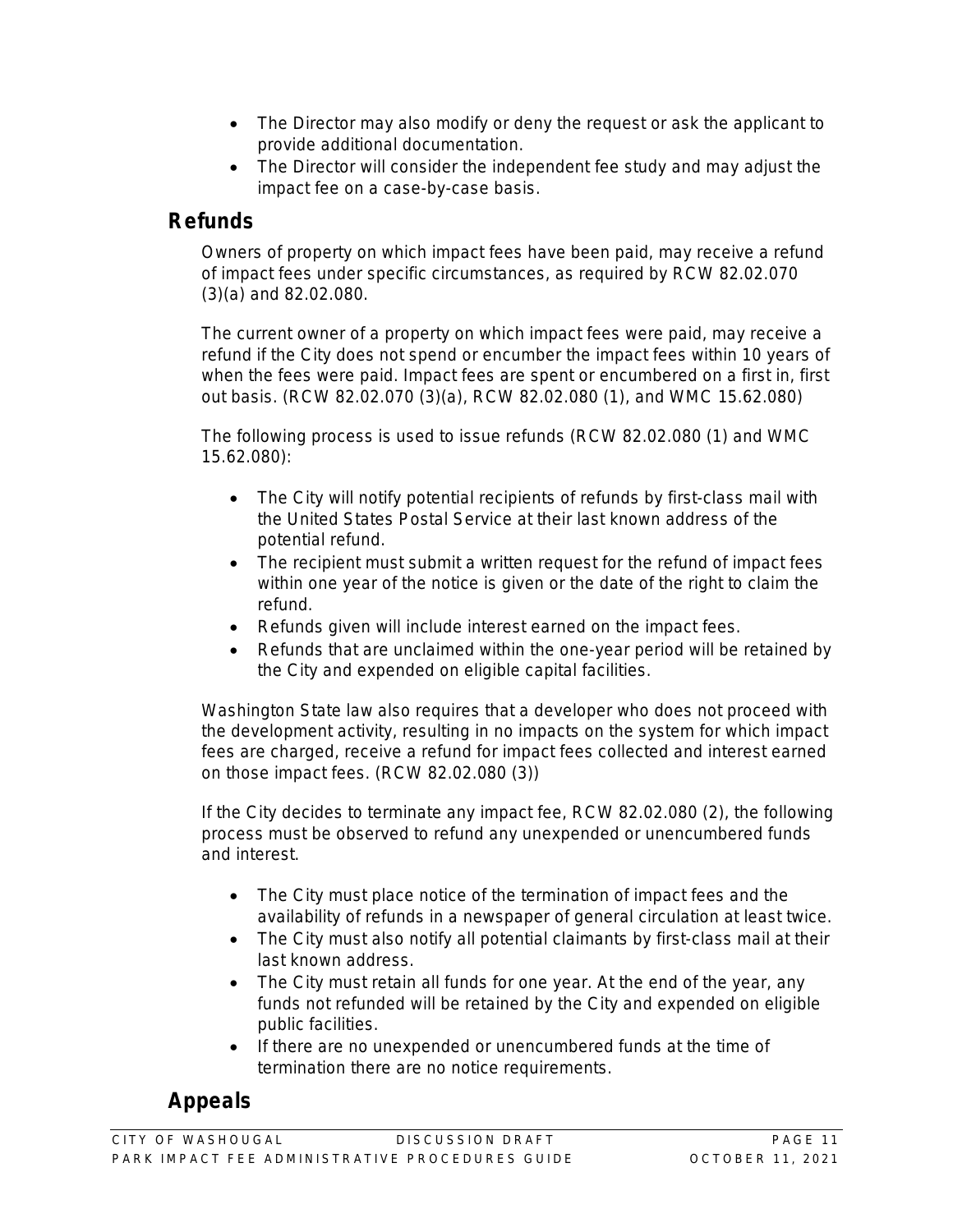The City of Washougal has a process outlined in *WMC 15.62.070* for administrative appeals of impact fee determination, as required by *RCW 82.02.070 (5)*.

The City's process allows feepayers to pay impact fees under protest, to obtain a building permit. Appeals of impact fees are only allowed if the impact fee has been paid. Feepayers may appeal the determination of the fee, credit, independent fee calculation, or exemption to the city council. (*WMC 15.62.070* and *15.62.110 (9))*

A feepayer seeking an appeal must file the notice of appeal within 10 working days of payment of the fee or 10 working days of the issuance of a written determination by the city. The notice of appeal must specify the grounds on which the appeal is based and pay the required fee for appeals of land use decisions. *(WMC 15.62.070 (3))*

#### <span id="page-15-0"></span>DISPOSITION AND USE OF FUNDS

Impact fees may only be used to fund specific types of public facilities and there are specific accounting requirements for impact fee funds collected.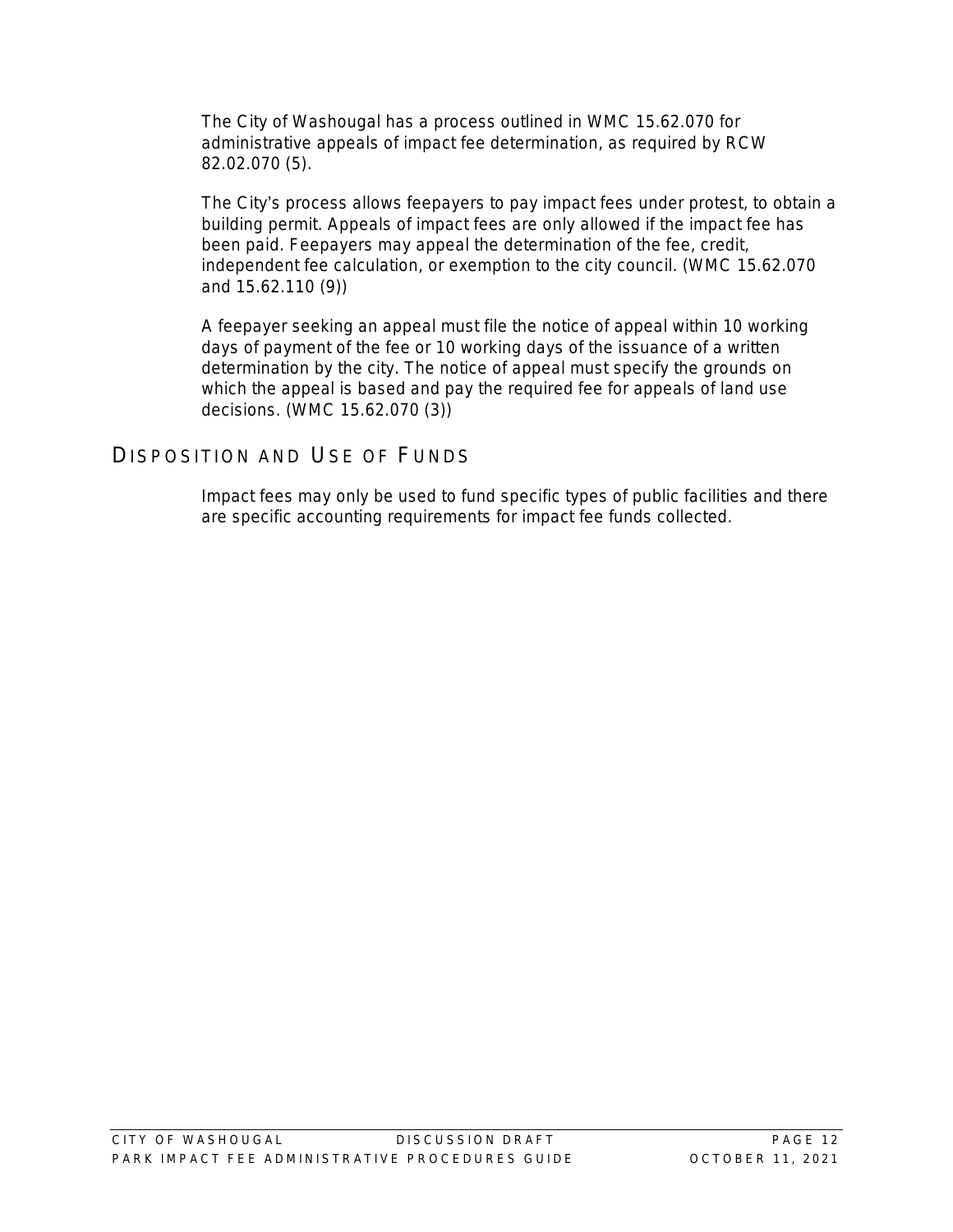# **Use of Funds**

Washington State law sets forth limitations on the use of impact fee funds. The City of Washougal additionally codifies the limitations on the use of park impact fee funds in *WMC 15.62.090*.

- The City must establish one or more service areas to calculate and collect impact fees. (*RCW 82.02.060 (8)*) The City of Washougal's established service area for park impact fees is the City of Washougal boundary.
- Impact fees are limited to four types of public facilities, public streets and roads; publicly owned parks, open space and recreation facilities; school facilities; and fire protection facilities. (*RCW 82.02.090 (7)*) The impact fees codified in *WMC 15.62* are for the City of Washougal parks, open space and recreation facilities.
- Impact fees may not be used to correct an existing deficiency in the level of service of parks, open space and recreation facilities. (*RCW 82.02.050 (5)(a)* and *WMC 15.62.090 (1)(b)*)
- Additionally, impact fees cannot be used for maintenance or operation uses. (*WMC 15.62.090 (1)(c)*)
- Impact fees may be imposed on development activities as long as the funds are used to finance system improvements to serve new development and as long as there is a balance between impact fees and other sources of public funds. (*RCW 82.02.050 (2)*)
- Impact fees may only be imposed for system improvements that are reasonably related to new development, must be proportionate to the impact of new development, and must be used for system improvements that will benefit the new development. *(RCW 82.02.050 (4)*)
- System improvements, as defined by *RCW 82.02.090 (9)* are public facilities that are "designed to provide service to service areas within the community at large, in contrast to project improvements."
- Impact fees may not be used for project improvements, which, as defined by *RCW 82.02.090 (5)* are "site improvements and facilities that are planned and designed to provide service for a particular development project and that are necessary for the use and convenience of the occupants of users of the project, and are not system improvements."
- The City of Washougal has identified the following capital costs that park impact fees may be used for: land acquisition, site improvements, construction, engineering, architectural, permitting, financing and administrative expenses, applicable impact fees and mitigation costs, capital equipment pertaining to parks, open spaces and recreational facilities, as well as other capital improvements. (*WMC 15.62.090 (2)*)
- The City may also use impact fees to recoup the cost of previously constructed eligible parks capital facilities, as long as the project serves new development. (*WMC 15.62.090 (3)*)
- Impact fee funds may also be used to pay the principal on bonds or similar debt instruments issued for eligible parks, open space and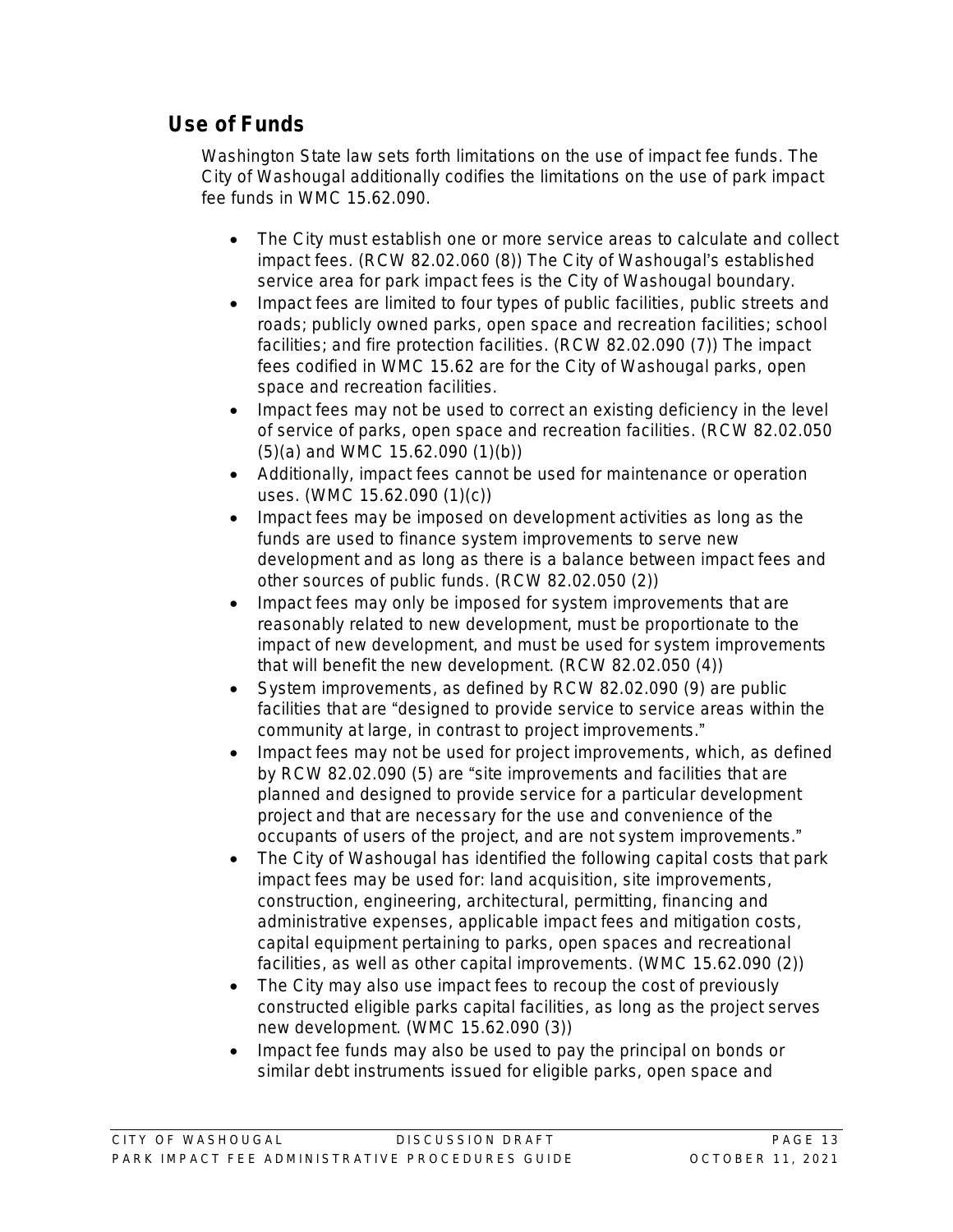recreation facilities as long as the project serves new development. (*WMC 15.62.090 (4)*)

## **Capital Facilities Plan**

Impact fees also may only be collected and spent on public facilities in the adopted Capital Facilities Plan. (*RCW 82.02.050 (5)(a)* and *82.02.070 (2)*)

The City of Washougal's Capital Facilities Plan, as adopted as part of the Comprehensive Plan must include the following elements, as codified in *WMC 15.62.030 (1)*:

- Existing capacity over the next six years, based on the inventory of existing facilities or facilities under construction.
- Forecast of future needs for parks, open space or recreational facilities based on population projections.
- Six year financing plan that maintains a six year forecast of funding required within projected funding levels.

*RCW 82.02.050(5)(a)* also requires that the capital facilities plan include:

- Any existing deficiencies in public facilities that service existing development.
- How any existing deficiencies will be corrected within a reasonable time period.
- The demand placed on existing public facilities created by new development.
- New public facilities required to serve new development.

## **Accounting Requirements**

Washington State law sets forth specific requirements for the accounting of impact fees. (*RCW 82.02.070 (1)*)

- Impact fees must be retained in "special interest-bearing" accounts. The City of Washougal deposits impact fee collections into the Park Development Fund.
- Interest must be retained in the account and spent for the same purposes that the impact fee was established.
- The City of Washougal must provide a report on each impact fee account annually. The report must include the source and amount of revenues collected and the capital facilities, or system improvements that were funded by impact fees.
- Impact fees must be spent or encumbered within 10 years of receipt. The City can identify "extraordinary and compelling reasons" if fees are to be held longer than 10 years, and these must be documented in written findings by the governing body. (*RCW 82.02.070 (3)(a)*)
- Impact fee revenues that are unexpended within 10 years, and for which no "extraordinary or compelling reason" is identified must be refunded per the refund requirements in the RCW and WMC.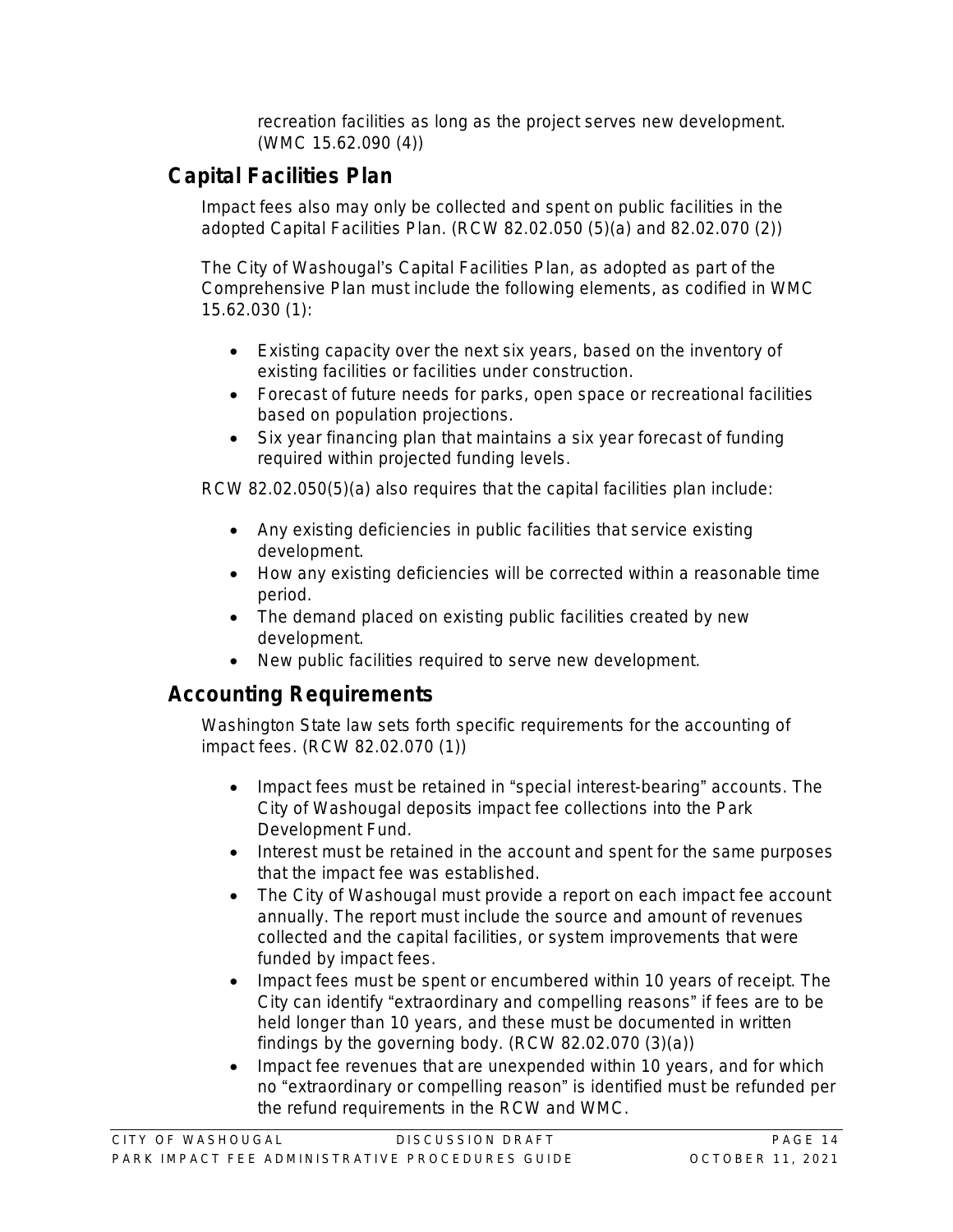For the purposes of accounting and potential refunds, impact fees are accounted on a first-in, first-out basis.

#### <span id="page-18-0"></span>IMPACT FEE REVIEW AND ANNUAL INDEXING

As of the 2021 update to the City of Washougal's park impact fees, the City will apply an annual index to update the park impact fees starting January 1, 2024. Park impact fees may also be amended because of changes to the capital facilities plan or an update to the park impact fee study. When the park impact fees are updated based on changes to the fee study or the capital facilities plan, the fees will not be automatically increased through the annual adjustment the following January. Changes based on updates to the capital facilities plan must be adopted by the City Council. (*WMC 15.62.100 (b)*)

The City will apply the June-to-June Engineering News Record Construction Cost Index for Seattle (ENR-CCI), to calculate an automatic increase to the park impact fees. (*WMC 15.62.100 (b)*)

The annual index is calculated as follows:

 $CCI<sub>2022</sub>$  is the Construction Cost Index for 2022 and  $CCI<sub>2023</sub>$  is the Construction Cost index for 2023. Adjustment is the annual index to calculate the automatic increase to the park impact fees.

Hypothetically if, CCI2022=11436 and CCI2023=12112, then the adjustment is calculated as:

 $12112 \div 11436 = 1.05911$  or 105.91%

The increase indicated in this sample calculation is a 5.91% increase between June 2022 to June 2023.

The calculated adjustment is applied to the park impact fees for the automatic annual increase as follows:

Single Family PIF Rate<sub>2023</sub> and Multifamily PIF Rate<sub>2023</sub> are the Single Family and Multifamily park impact fee rates for 2023, respectively. Single Family PIF Rate<sub>2024</sub> and Multifamily PIF Rate<sub>2024</sub> are the resulting park impact fee rates for single family and multifamily dwelling units respectively.

If the calculated adjustment is hypothetically a 5.91% increase, the updated park impact fee rates are calculated as: